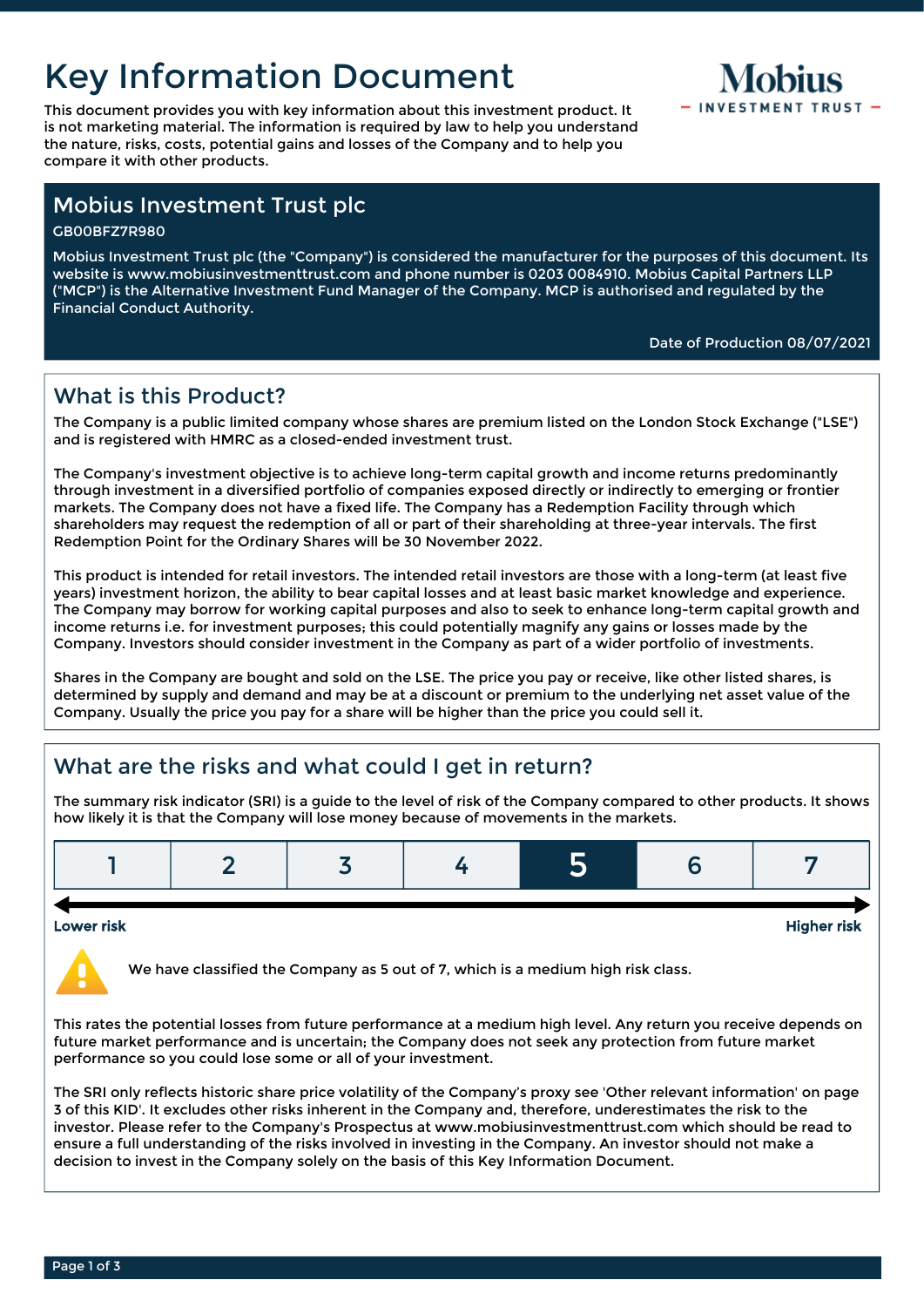# What are the risks and what could I get in return? (continued)

This table shows the money you could get back over the next 5 years, under different scenarios, assuming that you invest £10,000. The scenarios shown illustrate how your investment could perform. You can compare them with the scenarios of other products. The scenarios presented are an estimate of future performance based on evidence from the past on how the value of this investment has performed and are not an exact indicator. What you get will vary depending on how the market performs and how long you keep the investment. The stress scenario shows what you might get back in extreme market circumstances, and it does not take into account the situation where the Company is not able to pay out.

| Investment £10,000    |                                     |           |           |                                            |
|-----------------------|-------------------------------------|-----------|-----------|--------------------------------------------|
| Scenarios             |                                     | 1 year    | 3 years   | 5 years<br>(Recommended<br>holding period) |
| Stress scenario       | What you might get back after costs | £1,725    | £2,966    | £1,942                                     |
|                       | Average return each year            | $-82.75%$ | $-33.31%$ | $-27.95%$                                  |
| Unfavourable scenario | What you might get back after costs | £8.646    | £8,982    | £9,899                                     |
|                       | Average return each year            | $-13.54%$ | $-3.52%$  | $-0.20%$                                   |
| Moderate scenario     | What you might get back after costs | £11,230   | £14.100   | £17,704                                    |
|                       | Average return each year            | 12.30%    | 12.14%    | 12.10%                                     |
| Favourable scenario   | What you might get back after costs | £14,482   | £21,976   | £31,435                                    |
|                       | Average return each year            | 44.82%    | 30.01%    | 25.74%                                     |

**Market developments in the future cannot be accurately predicted. The scenarios shown are only an indication of some of the possible outcomes based on recent returns. Actual returns could be lower.**

The figures shown include all the costs of the Company itself, but does not include the costs that you pay to your advisor or distributor. The figures do not take into account your personal tax situation, which may also affect how much you get back.

## What happens if the Company is unable to pay out?

The Company is not required to make any payment to you in respect of your investment. If the Company was liquidated, you would be entitled to receive a distribution equal to your share of the Company's assets, after payment of all of its creditors.

As a shareholder you would not be able to make a claim to the Financial Services Compensation Scheme, or other compensation or guarantee scheme, in the event that the Company is unable to pay out. If you invest in the Company, you should be prepared to assume the risk that you could lose some or all of your investment.

### What are the costs?

#### Costs over Time

The Reduction in Yield (RIY) shows what impact the total costs you pay will have on the investment return you might get in the moderate scenario. The total costs take into account one-off, ongoing and incidental costs.

The amounts shown here are the cumulative costs of the Company itself, for three different holding periods. The figures assume you invest £10,000. The figures are estimates and may change in the future.

The person selling you or advising you about the Company may charge you other costs. If so, this person will provide you with information about these costs, and show you the impact that all costs will have on your investment over time.

| Investment £10,000              |                                     |                                                               |        |  |  |
|---------------------------------|-------------------------------------|---------------------------------------------------------------|--------|--|--|
| Scenarios                       | If you cash in after 1 year $\vert$ | <b>If you cash in after 3 years</b> If you cash in at 5 years |        |  |  |
| Total costs                     | £191                                | £631                                                          | £1,166 |  |  |
| Impact on return (RIY) per year | <b>1.70%</b>                        | 1.70%                                                         | 1.70%  |  |  |